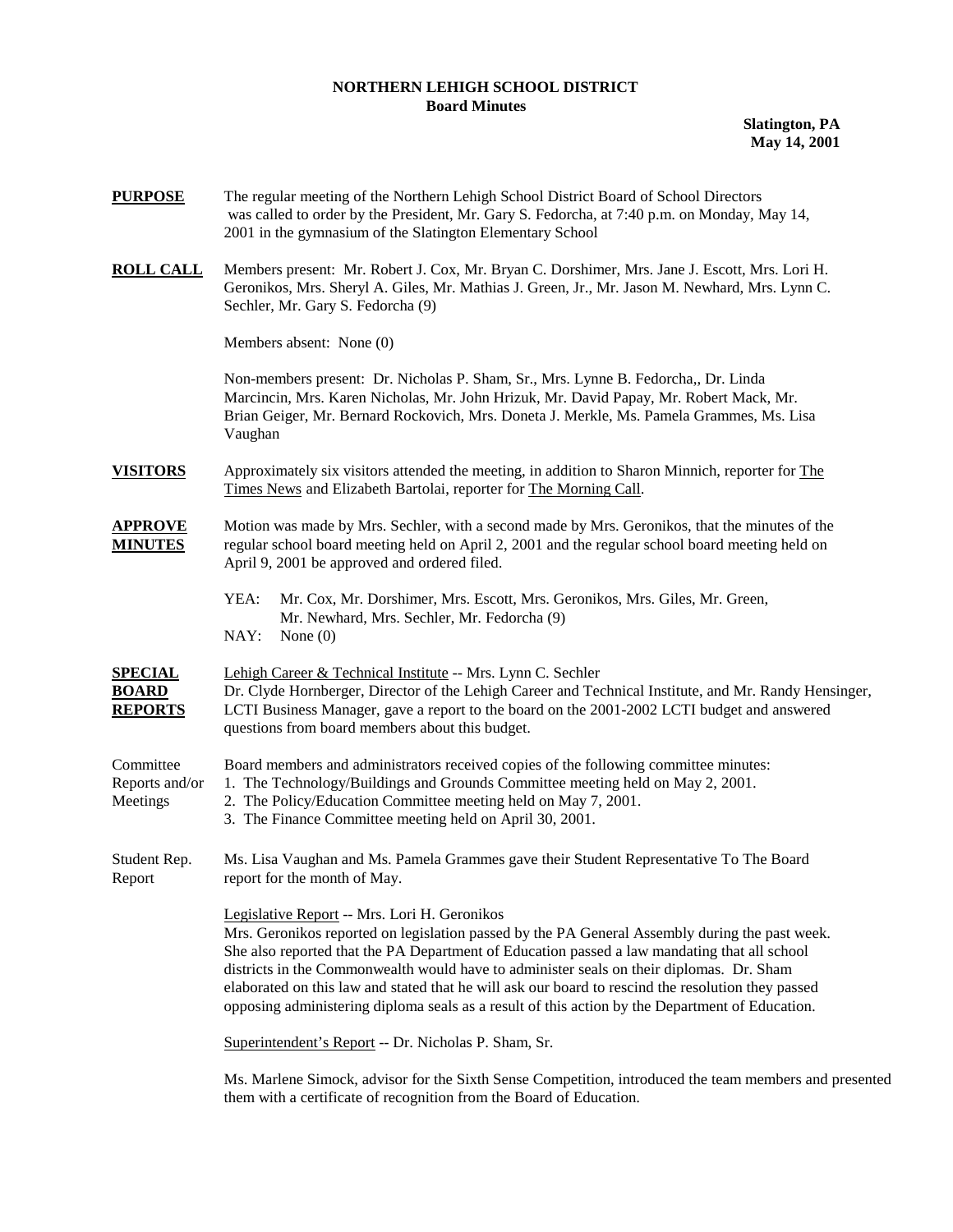|                                                         | Page 2                                                                                                                                                                                                                                                                                                                                                                                                                                                                                                                                                                                                                                     |                                                                                                                                                                                                                                                                                                                                                                                         |              |  |
|---------------------------------------------------------|--------------------------------------------------------------------------------------------------------------------------------------------------------------------------------------------------------------------------------------------------------------------------------------------------------------------------------------------------------------------------------------------------------------------------------------------------------------------------------------------------------------------------------------------------------------------------------------------------------------------------------------------|-----------------------------------------------------------------------------------------------------------------------------------------------------------------------------------------------------------------------------------------------------------------------------------------------------------------------------------------------------------------------------------------|--------------|--|
| <b>Board Minutes</b>                                    |                                                                                                                                                                                                                                                                                                                                                                                                                                                                                                                                                                                                                                            |                                                                                                                                                                                                                                                                                                                                                                                         | May 14, 2001 |  |
| Supt. Report<br>(Con't.)                                | Mr. Dave Ross, on behalf of the Board of the Northern Lehigh Community Center, approached the board<br>to ask them whether they would consider making space available, on school district property, to build the<br>community center (approximately 16,0000 square feet in size). He asked that the district review all of the<br>property it owns to see whether or not this would be feasible. The board expressed several concerns such as<br>availability of land near the school buildings, liability, etc.; however they suggested that Mr. Brian Geiger<br>supply Mr. Ross with a copy of the school district property blue prints. |                                                                                                                                                                                                                                                                                                                                                                                         |              |  |
|                                                         |                                                                                                                                                                                                                                                                                                                                                                                                                                                                                                                                                                                                                                            | Mr. Paul Pavelco attempted to give an energy conservation presentation to the board but was informed that<br>solicitations by private enterprises was not allowed under Northern Lehigh School District board policy.                                                                                                                                                                   |              |  |
| Executive<br>Session                                    | An Executive Session was held prior to the meeting from 7:00 p.m. to 7:30 p.m.<br>for personnel issues.                                                                                                                                                                                                                                                                                                                                                                                                                                                                                                                                    |                                                                                                                                                                                                                                                                                                                                                                                         |              |  |
| <b>PERSONNEL</b>                                        | Education approve the following personnel items:                                                                                                                                                                                                                                                                                                                                                                                                                                                                                                                                                                                           | Motion was made by Mr. Green, with a second made by Mr. Newhard, that the Board of                                                                                                                                                                                                                                                                                                      |              |  |
|                                                         | Co-Curricular Appointments for 2001-2002                                                                                                                                                                                                                                                                                                                                                                                                                                                                                                                                                                                                   |                                                                                                                                                                                                                                                                                                                                                                                         |              |  |
|                                                         | Senior High Student Council Advisor - Robert Kern - \$1853.00                                                                                                                                                                                                                                                                                                                                                                                                                                                                                                                                                                              |                                                                                                                                                                                                                                                                                                                                                                                         |              |  |
| <b>Employ Kyle</b><br>Rehrig -<br>Summer<br>Maintenance | Approve to authorize the Director of Buildings and Grounds to employ Kyle Rehrig as one of the<br>ten summer custodial/maintenance employees for the summer of 2001 with an effective date of<br>May 21, 2001, rather than the June 11, 2001 start date which was approved for summer<br>maintenance/custodial employees on May 7, 2001.                                                                                                                                                                                                                                                                                                   |                                                                                                                                                                                                                                                                                                                                                                                         |              |  |
|                                                         | YEA:<br>Mr. Newhard, Mrs. Sechler, Mr. Fedorcha (9)<br>NAY:<br>None $(0)$                                                                                                                                                                                                                                                                                                                                                                                                                                                                                                                                                                  | Mr. Cox, Mr. Dorshimer, Mrs. Escott, Mrs. Geronikos, Mrs. Giles, Mr. Green,                                                                                                                                                                                                                                                                                                             |              |  |
| <b>POLICY</b>                                           | Motion was made by Mrs. Escott, with a second made by Mrs. Sechler, that the Board of<br>Education approve the following items listed under Policy:                                                                                                                                                                                                                                                                                                                                                                                                                                                                                        |                                                                                                                                                                                                                                                                                                                                                                                         |              |  |
| Conferences                                             | through IDEA money.                                                                                                                                                                                                                                                                                                                                                                                                                                                                                                                                                                                                                        | Approve the request of Sharon Hunsicker to attend a Bureau of Education and Research<br>conference entitled "Practical Strategies" in Allentown on May 25, 2001. Expenses include<br>\$169.00 for registration plus the cost of a substitute teacher for one day. This conference has been<br>approved by the district Continuing Professional Education Committee and will be paid for |              |  |
|                                                         |                                                                                                                                                                                                                                                                                                                                                                                                                                                                                                                                                                                                                                            | Approve the request of Robert Mack to attend the "Lehigh University Middle Level Workshop: Putting<br>the Pieces Together" from June 25-28, 2001 at Lehigh University in Bethlehem. Approximate<br>expenses are \$1000.00 and have been accounted for in the 2000-2001 district budget.                                                                                                 |              |  |
| <b>NLMS</b><br>Student Act.<br>Fund<br>Statement        | Approve the Northern Lehigh Middle School Student Activities Fund Statement for<br>the month of April 2001.                                                                                                                                                                                                                                                                                                                                                                                                                                                                                                                                |                                                                                                                                                                                                                                                                                                                                                                                         |              |  |
| <b>NLHS</b><br>Student Act.                             | April 2001.                                                                                                                                                                                                                                                                                                                                                                                                                                                                                                                                                                                                                                | Approve the Northern Lehigh Senior High School Student Activities Fund Statement for the month of                                                                                                                                                                                                                                                                                       |              |  |
| Fund<br>Statement                                       | YEA:<br>Mr. Newhard, Mrs. Sechler, Mr. Fedorcha (9)                                                                                                                                                                                                                                                                                                                                                                                                                                                                                                                                                                                        | Mr. Cox, Mr. Dorshimer, Mrs. Escott, Mrs. Geronikos, Mrs. Giles, Mr. Green,                                                                                                                                                                                                                                                                                                             |              |  |

NAY: None (0)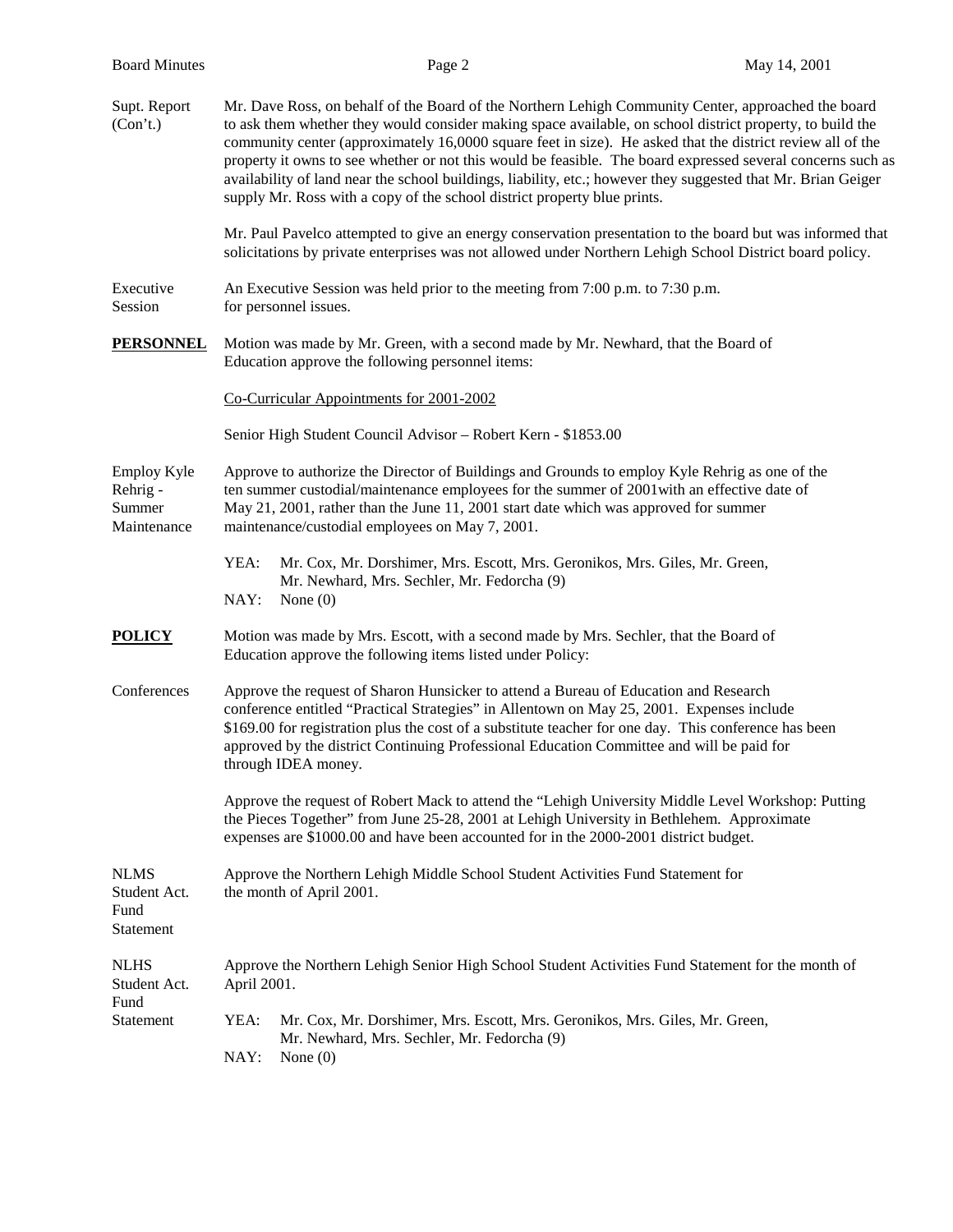**CURRICU-** Motion made by Mr. Newhard, with a second by Mrs. Geronikos, that the Board of Education

## **LUM AND** approve to adopt the math textbooks and materials as listed below. Samples of these **INSTRUC-** textbooks and materials were available for perusal before and after the board meeting. **TION** MathTextbooks Title Of Book Grade Levels Company Copyright Date Harcourt Math | K-6 | Harcourt, Inc. | 2002 YEA: Mr. Cox, Mr. Dorshimer, Mrs. Escott, Mrs. Geronikos, Mrs. Giles, Mr. Green, Mr. Newhard, Mrs. Sechler, Mr. Fedorcha (9) NAY: None (0) **FINANCIAL** Motion was made by Mr. Cox, with a second made by Mr. Dorshimer, that the Board of Education approve the following financial items: Treasurer's Approve the report of the Treasurer, Mr. Cox, for the month of April 2001 as presented. Report Reports All board members received the April 2001 Revenue and Expenditure Reports for the Cafeteria, General, and (Info Only) Capital Reserve Funds. Pay General Approve payment of General Fund bills for the month of April 2001 as presented. Fund Bills Washington Appoint Seth Friebolin as the 2001-2002 Per Capita Tax Enumerator for Washington Township Township Per at a rate not to exceed \$2500, cost to be shared equally with the Northern Lehigh School District Capita Tax and Washington Township. Enumerator Legal Notice Authorize the Secretary to publish a Legal Advertisement notifying every resident or inhabitant within the territorial limits of the school district of Northern Lehigh attaining eighteen (18) years of age, and every resident or inhabitant in said school district, to notify the proper Per Capita Tax Enumerator within twelve (12) months of his or her becoming a resident or inhabitant, in accordance with the School Laws of Pennsylvania, Section 680, as amended August 16, 1972, Act 138. Solicit Bids Approve to authorize proper officials to solicit bids for the replacement of the 7.5 ton HVAC unit for the Slatington Elementary library. YEA: Mr. Cox, Mr. Dorshimer, Mrs. Escott, Mrs. Geronikos, Mrs. Giles, Mr. Green, Mr. Newhard, Mrs. Sechler, Mr. Fedorcha (9) NAY: None (0) Lehigh Career Motion was made by Mrs. Sechler, with a second made by Mrs. Giles, that the Board of And Technical Education approve the Lehigh Career and Technical Institute budget for the 2001-2002 school Institute year in the amount of \$12,013,800.00, an increase of \$248,086.00 or 2.11% over the 2000-2001. 2001-2001 Northern Lehigh's share of the 2001-2002 budget is \$570,021.04, an increase of \$43,023.04 or Budget 8.163% from the previous year. It is also recommended that the Board of Education approve an additional \$3000.00 expenditure for the Public Relations Consortium at the Lehigh Career and Technical Institute. This figure is not included in our Member District Cost Calculation figures in the budget document. ROLL CALL: YEA: Mr. Cox, Mrs. Escott, Mrs. Geronikos, Mrs. Giles, Mr. Newhard, Mrs. Sechler, Mr. Fedorcha (7) NAY: Mr. Dorshimer, Mr. Green (2) Motion carried.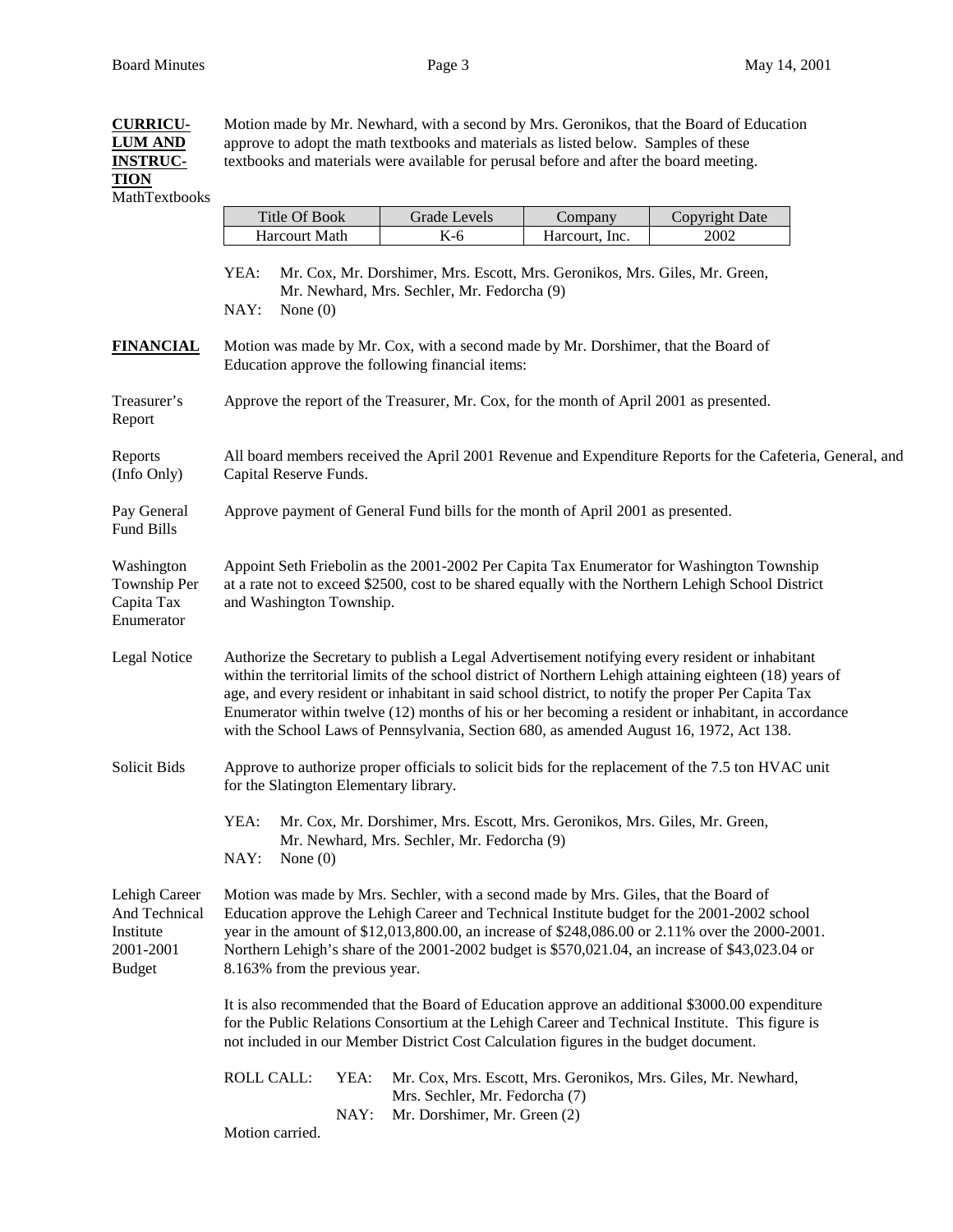| Nominate<br>Robert J. Cox<br>As<br>Treasurer                 | Mr. Dorshimer nominated Mr. Robert J. Cox as Treasurer for the 2001-2002 fiscal year, as<br>required by Section 404 of the Pennsylvania School Code of 1949, as amended. Mrs.<br>Sechler seconded the motion.                                                                                                                                                                                                                                                                                    |  |  |  |
|--------------------------------------------------------------|--------------------------------------------------------------------------------------------------------------------------------------------------------------------------------------------------------------------------------------------------------------------------------------------------------------------------------------------------------------------------------------------------------------------------------------------------------------------------------------------------|--|--|--|
| Close<br>Nominations                                         | Motion made by Mr. Green, with a second made by Mr. Newhard to close the nominations for<br>Treasurer for the fiscal year 2001-2002.                                                                                                                                                                                                                                                                                                                                                             |  |  |  |
|                                                              | YEA:<br>Mr. Cox, Mr. Dorshimer, Mrs. Escott, Mrs. Geronikos, Mrs. Giles, Mr. Green,<br>Mr. Newhard, Mrs. Sechler, Mr. Fedorcha (9)<br>NAY:<br>None $(0)$                                                                                                                                                                                                                                                                                                                                         |  |  |  |
| Vote On<br>Nomination                                        | YEA:<br>Mr. Cox, Mr. Dorshimer, Mrs. Escott, Mrs. Geronikos, Mrs. Giles, Mr. Green,<br>Mr. Newhard, Mrs. Sechler, Mr. Fedorcha (9)<br>NAY:<br>None $(0)$                                                                                                                                                                                                                                                                                                                                         |  |  |  |
| Robert J. Cox<br>Treasurer                                   | Mr. Robert J. Cox was unanimously elected as Treasurer of the Northern Lehigh School District<br>Board of Education for the 2001-2002 fiscal year. There is no stipend attached to this position.                                                                                                                                                                                                                                                                                                |  |  |  |
| Nominate<br>Lori H.<br>Geronikos<br>As Secretary             | Mrs. Sechler nominated Mrs. Lori H. Geronikos as Secretary of the Northern Lehigh School<br>District Board of Education for a four (4) year term, effective July 1, 2001. Mrs. Giles seconded<br>the motion.                                                                                                                                                                                                                                                                                     |  |  |  |
| Close<br>Nominations                                         | Motion made by Mr. Dorshimer, with a second made by Mr. Cox, to close the nominations for<br>Secretary for a four (4) year term, effective July 1, 2001.                                                                                                                                                                                                                                                                                                                                         |  |  |  |
|                                                              | YEA:<br>Mr. Cox, Mr. Dorshimer, Mrs. Escott, Mrs. Geronikos, Mrs. Giles, Mr. Green,<br>Mr. Newhard, Mrs. Sechler, Mr. Fedorcha (9)<br>NAY:<br>None $(0)$                                                                                                                                                                                                                                                                                                                                         |  |  |  |
| Vote On<br>Nomination                                        | YEA:<br>Mr. Cox, Mr. Dorshimer, Mrs. Escott, Mrs. Geronikos, Mrs. Giles, Mr. Green,<br>Mr. Newhard, Mrs. Sechler, Mr. Fedorcha (9)<br>NAY:<br>None $(0)$                                                                                                                                                                                                                                                                                                                                         |  |  |  |
| Lori H.<br>Geronikos<br>Secretary                            | Mrs. Lori H. Geronikos was unanimously elected as Secretary of the Northern Lehigh School District<br>Board of Education for a four (4) year term, effective July 1, 2001. There is no stipend attached to this<br>position                                                                                                                                                                                                                                                                      |  |  |  |
| Recess                                                       | President Fedorcha called for a short recess at 9:30 p.m. The board reconvened at 9:40 p.m.                                                                                                                                                                                                                                                                                                                                                                                                      |  |  |  |
| <b>Budget</b><br>Discussion                                  | Mr. Bernard Rockovich, business manager, presented the board with a preliminary budget<br>presentation.                                                                                                                                                                                                                                                                                                                                                                                          |  |  |  |
| <b>Adopt NLSD</b><br>2001-2002<br>Tentative<br><b>Budget</b> | Motion was made by Mr. Cox, with a second made by Mrs. Sechler, that the Board of Education<br>adopt the tentative general fund budget of the Northern Lehigh School District for the 2001-2002<br>school year in the amount of \$18,842,805. This is an increase of \$915,415 or 5.1062% over last<br>year's figures. The millage for Lehigh County residents in the tentative budget is 43.2 mills and<br>the millage for Northampton County residents in the tentative budget is 38.89 mills. |  |  |  |